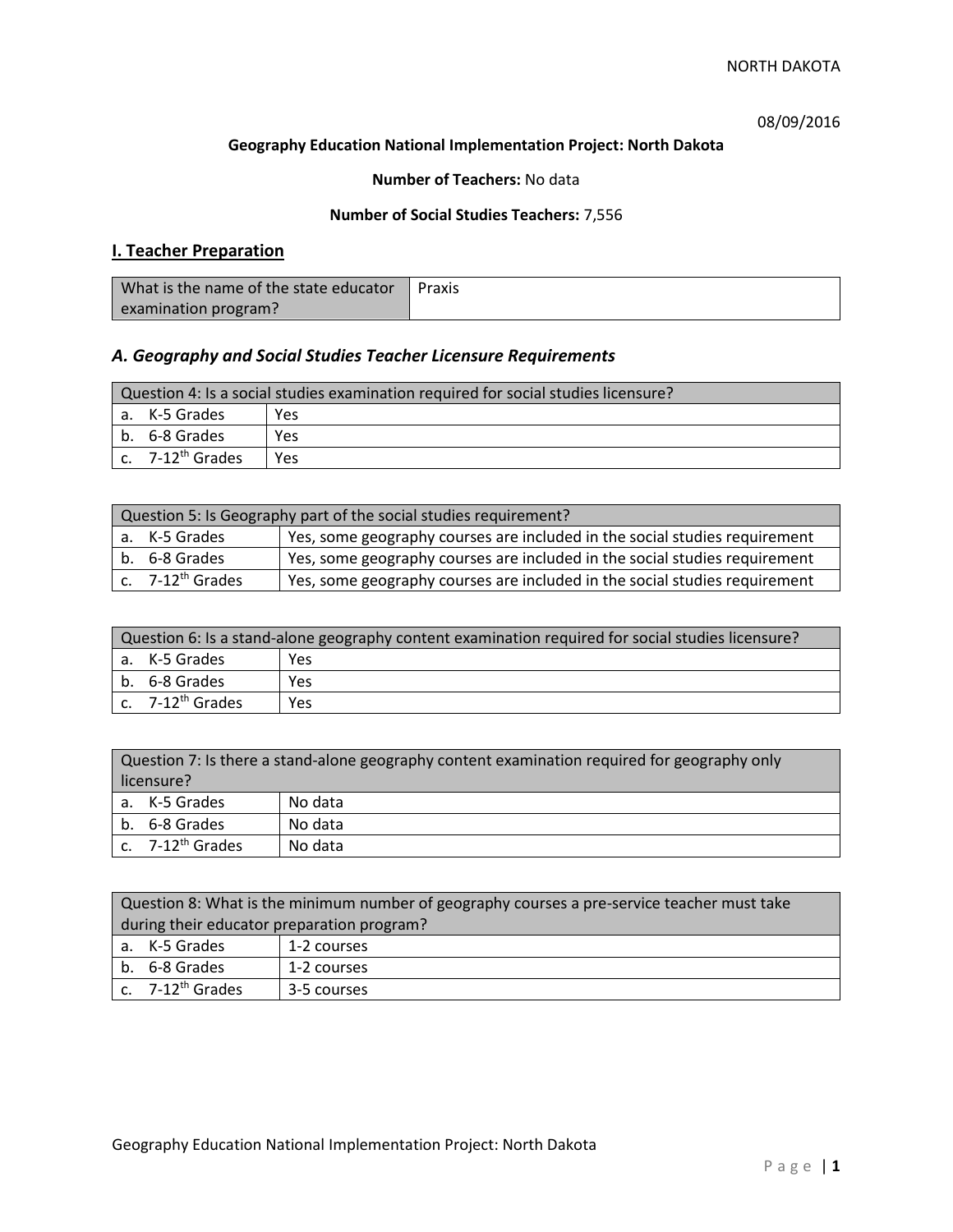| Question 9: Additional information about how | Geography education is a requirement for             |
|----------------------------------------------|------------------------------------------------------|
| teachers become certified in your state?     | elementary teachers. Secondary social studies        |
|                                              |                                                      |
|                                              | teachers need to have 6 semester hours of            |
|                                              | geography to teach it at the middle school level     |
|                                              | and at least 12 semester hours to teach              |
|                                              | geography at the high school level. Licensed         |
|                                              | teachers can take the Praxis tests to become         |
|                                              | licensed in new areas. It is possible that a teacher |
|                                              | could "test into" geography. They can take the       |
|                                              | specific geography Praxis test or they could also    |
|                                              | take the social studies composite Praxis test,       |
|                                              | which would also allow a teacher to teach            |
|                                              | geography.                                           |

# *B. Professional Development*

| Question 10: Can in service teachers receive<br>certification credit for professional<br>development courses or programs in<br>geography? | Yes       |
|-------------------------------------------------------------------------------------------------------------------------------------------|-----------|
| Question 11: Does the state education agency<br>(SEA) provide professional development in<br>geography?                                   | <b>No</b> |

# **II. Curriculum**

| Question 15: What is the name of the state   | North Dakota Content and Achievement Standards:     |
|----------------------------------------------|-----------------------------------------------------|
| standards?                                   | <b>Social Studies</b>                               |
| Question 16: How are the state standards     | Individual                                          |
| presented by grade level?                    |                                                     |
| Question 17: When were the standards last    | 7-10 years                                          |
| revised?                                     |                                                     |
| Question 18: Are there plans for revision to | Within 5 years                                      |
| the state standards?                         |                                                     |
| Question 19: Is geography included in the    | Yes                                                 |
| state standards?                             |                                                     |
| Question 20: How are the geography           | Geography standards are organized by strand         |
| standards organized?                         |                                                     |
| Question 21: What framework and/or           | Five Themes in Geography, Geography for Life (1994) |
| documents were used?                         |                                                     |

### **Question 22: What general topics are included?**

Mapping (map projections, use of maps), Human-environment interaction, Places and/or regions, Physical geography (including physical processes, weather & climate, natural resources), Geopolitics, Population and Settlements, Movement of people, goods and/or ideas

Geography Education National Implementation Project: North Dakota